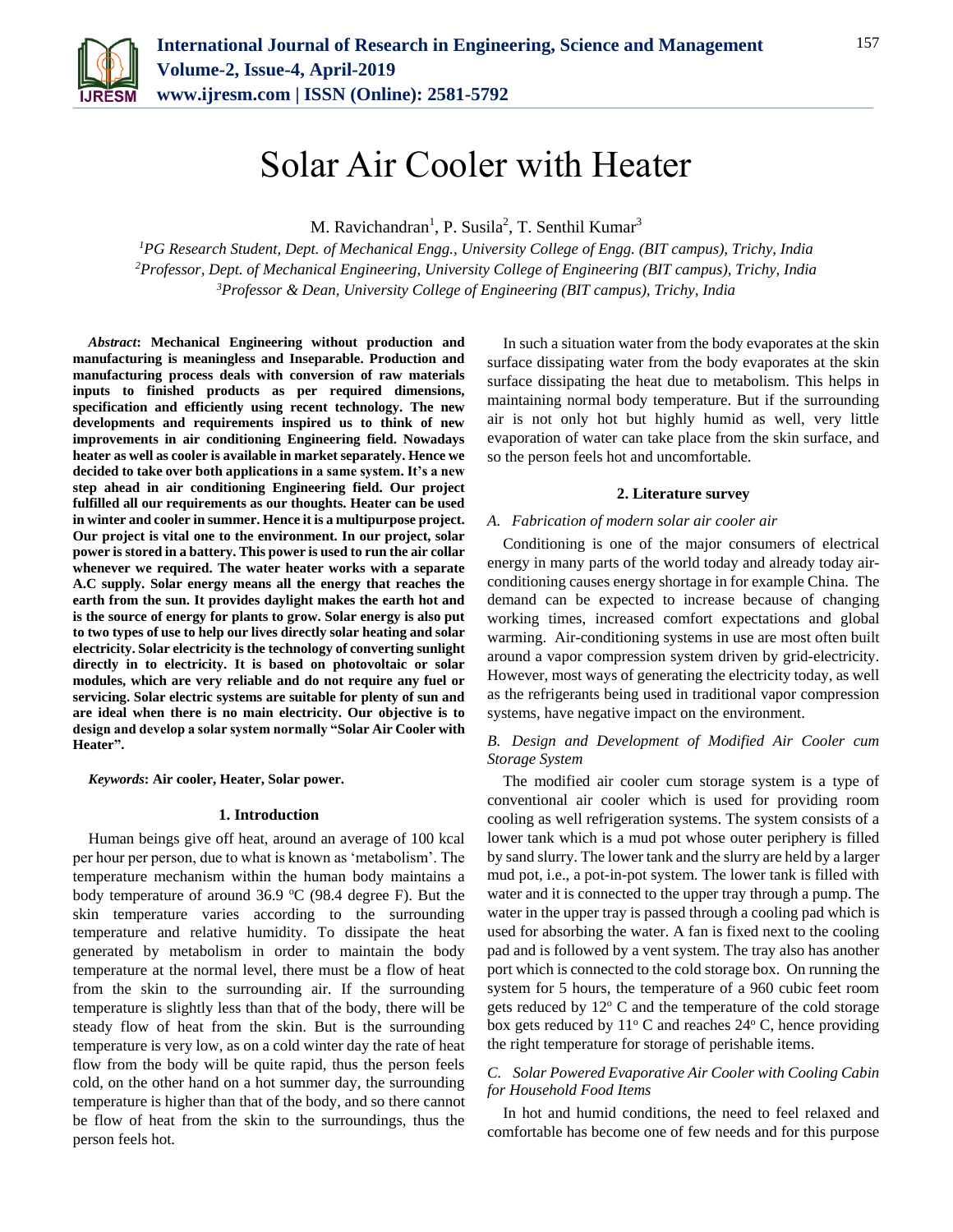

utilization of systems like air-conditioning and refrigeration has increased rapidly.

These systems are most of the time not suitable for villages due to longer power cut durations and high cost of products. Solar power systems being considered as one of the path towards more sustainable energy systems, considering solarcooling systems in villages would comprise of many attractive features. This technology can efficiently serve large latent loads and greatly improve indoor air quality by allowing more ventilation while tightly controlling humidity.

Despite increasing performance and mandatory energy efficiency requirements, peak electricity demand is growing and there is currently no prevalent solar air cooling technology suited to residential application especially for villages, schools and offices. This project reviews solar powered air cooler with cooing cabin for household food items hence their viability for residential application.

## *D. Development and Testing of Natural Draught Desert Cooler*

In the recent decades the demand for air cooling has increased due to high dry bulb temperature and low humidity of air in Rajasthan, especially in Jaywalker and Barmer districts where during summer dry bulb temperature of air reached up to  $50^{\circ}$ C while relative humidity is below 48%. This climate is suitable for evaporative cooling. In a conventional air cooler a motor is used to drive the fan and to pump water for cooling and humidification of air. In this paper a modified cooler is presented with low electric energy consumption using natural draft system for air flow through the cooler. The major advantage of this equipment is to eliminate the fan used for air flow through cooler and thus reducing the electricity requirement.

# *E. Evaluation of the Performance of Local Fibers in Evaporative Cooling*

A special test setup is designed to evaluate the performance of three natural fibers to be used as wetted pads in evaporative cooling. The chosen fibers are date palm fibers (stem), jute and luffa. As a reference, a widely used commercial wetted pad is chosen. The performance criteria include cooling efficiency, material performance and cooling efficiency degradation. The results show that the average cooling efficiency is highest for jute at 62.1%, compared to 55.1% for luffa fibers, 49.9% for the reference commercial pad and 38.9% for date palm fiber. Material performance tests comprise salt deposition and biodegradation (mold forming). Jute has the least salt deposition followed by palm and luffa fibers. The commercial type has the highest salt deposits. The highest resistance to mold forming is offered by luffa followed by palm fibers. The commercial type and jute have very poor performance. The results of the cooling efficiency degradation indicate that luffa has an overall advantage over the other fibers. Palm fibers and the commercial type have a significant reduction in the cooling efficiency, while jute has the highest deterioration. The total results indicate that luffa has an overall advantage over the other fibers. However, if the jute surface can be treated to offer higher mold resistance characteristics, it would provide the best alternative. The results show that the average cooling efficiency is highest for jute at 62.1%, compared to 55.1% for luffa fibers, 49.9% for the reference commercial pad and 38.9% for date palm fiber. Material performance tests comprise salt deposition and biodegradation (mold forming). Jute has the least salt deposition followed by palm and luffa fibers. The commercial type has the highest salt deposits. The highest resistance to mold forming is offered by luffa followed by palm fibers. The commercial type and jute have very poor performance. The results of the cooling efficiency degradation indicate that luffa has an overall advantage over the other fibers. Palm fibers and the commercial type have a significant reduction in the cooling efficiency, while jute has the highest deterioration. The total results indicate that luffa has an overall advantage over the other fibers. However, if the jute surface can be treated to offer higher mold resistance characteristics, it would provide the best alternative.



**3. Working principle**

The solar panel is converting sun rays to the Electricity by "Photo-Voltaic Effect". This electrical power is stored in a 12- Volt battery. Battery D.C power is used to run the D.C motor and D.C water pump. Block diagram, Photo-voltaic Effect and major components of our project are already discussed above chapters. The D.C motor is coupled with impeller blades. The D.C motor runs during the air cooler button ON, the impeller blades starts rotating. The water pump is used to circulate the water to the blower unit. The forced air is flow through the water which is sprayed by water pump, so that the cold air produced. The switch control is used to ON/OFF solar air collar circuit and heater circuit. The Heater consists of heating element and single phase power supply. The single phase power supply is given to the heating coil, so that the coil produces hot flame. This hot flame is rashly forced out by the blower.

### **4. Factors determining the choice of materials**

The various factors which determine the choice of material are discussed below.

*Properties:* The material selected must possess the necessary properties for the proposed application. The various requirements to be satisfied can be weight, surface finish,